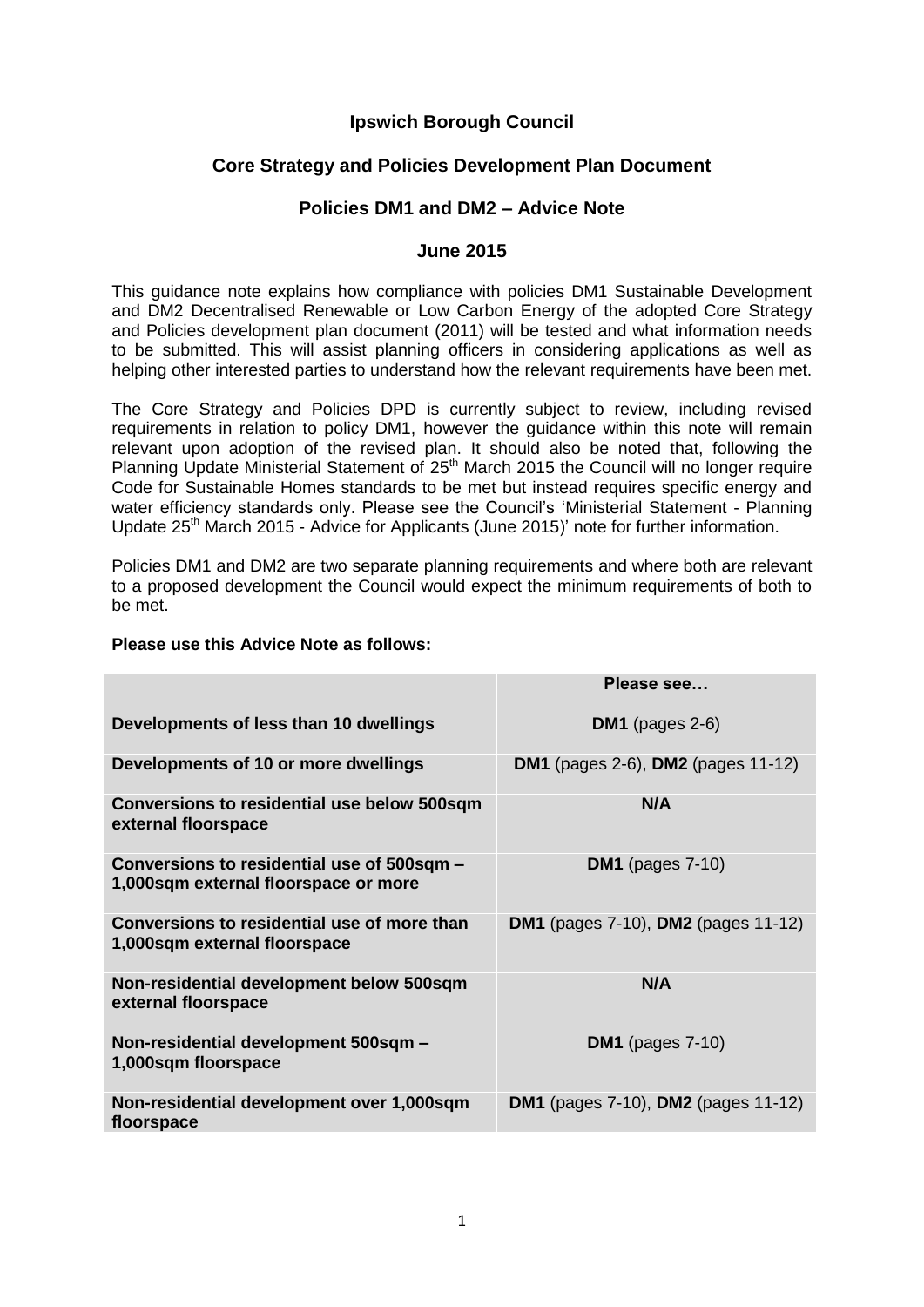## **Policy DM1: Sustainable Development**

Policy DM1 should be read alongside the Council's Advice Note on implementing the<br>Planning Undate Ministerial Statement of  $25<sup>th</sup>$  March 2015 (see Planning Update Ministerial Statement of 25<sup>th</sup> March 2015 (see [https://www.ipswich.gov.uk/content/core-strategy-and-policies-adoption\)](https://www.ipswich.gov.uk/content/core-strategy-and-policies-adoption). This has led to replacement of reference to the Code for Sustainable Homes with a standard for energy efficiency equivalent to level 4 of the Code for Sustainable Homes and a standard for water efficiency equivalent to the new optional Building Regulations standard and broadly equivalent to level 4 of the Code for Sustainable Homes. Policy DM1 should therefore be interpreted as follows:

**All new residential and non-residential buildings shall be required to achieve a high standard of environmental sustainability.**

**In this regard all developments exceeding the thresholds set out below shall achieve the following standards as a minimum unless, in exceptional circumstances, it can be clearly demonstrated that this is either not feasible or not viable:**

**All new homes will be expected to achieve reductions in CO<sup>2</sup> emissions of 19% below the Target Emission Rate of the 2013 edition of the 2010 Building Regulations (Part L).**

**All new homes will be expected to achieve water use of no more than 110litres/person/day.**

**All other residential and non-residential development with a gross external floorspace of 500sqm or more are required to meet the following standards:**

| Timescales (grant of   BREEAM Standard<br>planning permission) |                           |
|----------------------------------------------------------------|---------------------------|
| 2010                                                           | <b>BREEAM 'Very Good'</b> |
| 2013                                                           | <b>BREEAM 'Excellent'</b> |
| 2016                                                           | <b>BREEAM 'Excellent'</b> |

This Advice Note contains separate advice in relation to meeting the standards and submitting a planning application for each part of DM1.

The Council's current Validation List requires the following in relation to DM1:

| 31a. Sustainability and<br><b>Energy Assessment</b> | When is this required?                                                                          | NPPF para. 17 & Section 10 and<br>NPPG: 'Climate change' & |
|-----------------------------------------------------|-------------------------------------------------------------------------------------------------|------------------------------------------------------------|
|                                                     | All major developments (as defined on page 4)<br>for new buildings.                             | 'Renewable and low carbon energy'                          |
|                                                     | What is required?                                                                               | Core Strategy policies CS1, DM1,<br><b>DM2 &amp; DM4</b>   |
|                                                     |                                                                                                 |                                                            |
|                                                     | This assessment should outline the approach<br>taken to integrate sustainability during the     |                                                            |
|                                                     | design process. This can include topics such as<br>water use, materials, surface water run-off, |                                                            |
|                                                     | waste, pollution, health and wellbeing,<br>management, ecology and transport.                   |                                                            |
|                                                     | This should also include estimated energy                                                       |                                                            |
|                                                     | loads and consumption as well as predicted<br>CO2 (carbon) emissions, with the aim that a       |                                                            |
|                                                     | minimum of 15% of energy requirements to<br>come from renewable sources. Where                  |                                                            |
|                                                     | applicable, this should include BREEAM and<br>Code for Sustainable Homes assessments, and       |                                                            |
|                                                     | how policy requirements will be attained.                                                       |                                                            |
|                                                     |                                                                                                 |                                                            |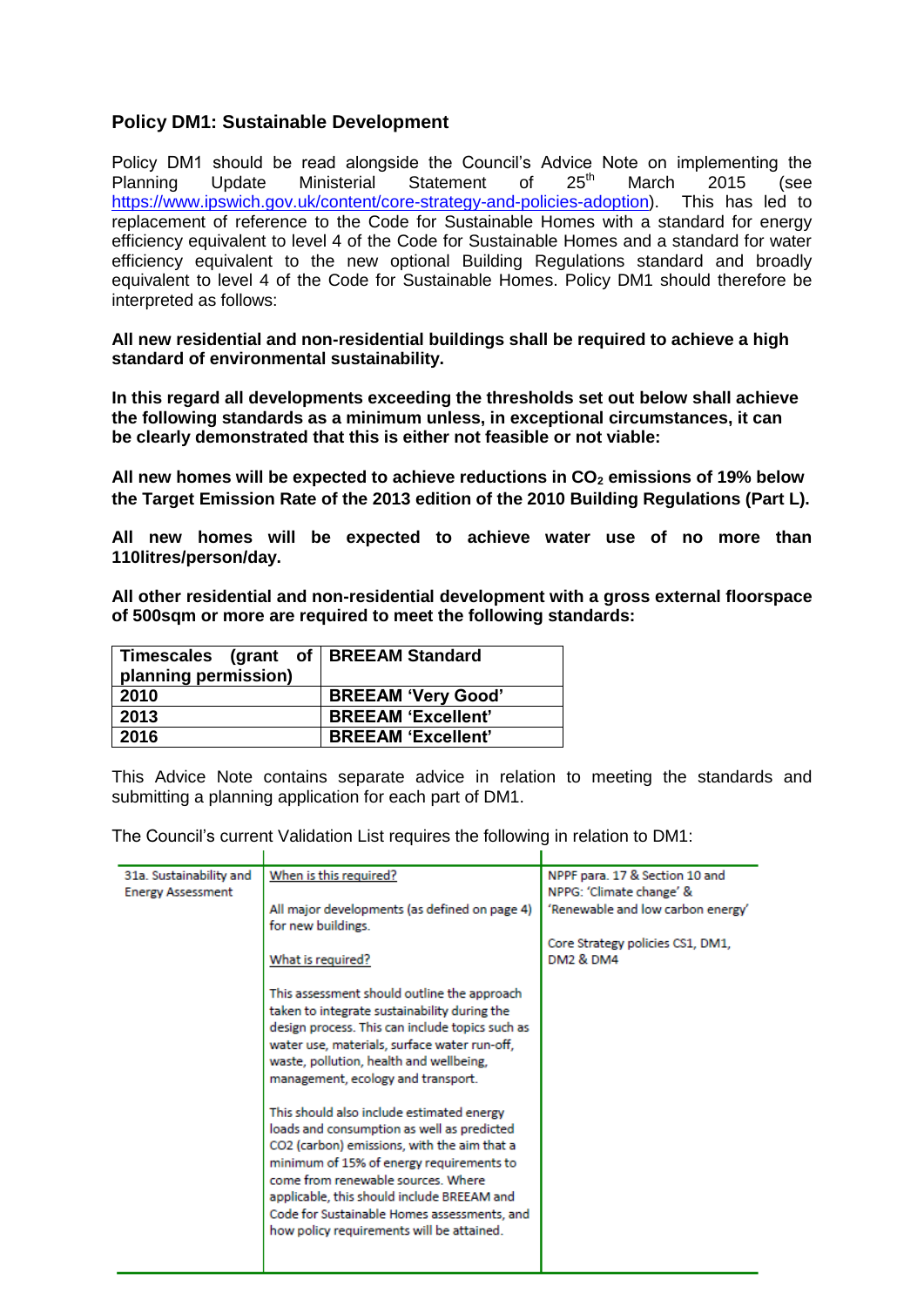Following the publication of the Ministerial Statement, reference to a Code for Sustainable Homes assessment in the Validation List should be read as reference to the information set out within this note. Section 31a of the Validation List will be amended shortly.

The Council will usually attach a condition requiring the relevant energy efficiency, water efficiency or BREEAM standard to be met but will also require the applicant to demonstrate, at the planning application stage, how the standards will be met. The Council provides a preapplication service (see <https://www.ipswich.gov.uk/content/planning-fees> for charges) should applicants wish to discuss achievement of the requirements prior to submitting a formal planning application.

In relation to Listed Buildings or proposals within a Conservation Area, any reduction in the standards achieved should be informed by discussion with the Council's conservation officer and the nature and outcome of this should be documented as part of the information submitted with the planning application.

Where an applicant can demonstrate to the satisfaction of the Council that the required standards cannot be met for reasons of feasibility or viability (under the terms of DM1), it is expected that those measures that are able to be incorporated would be. In these circumstances the applicant should clearly explain which specific measures cannot be applied and why.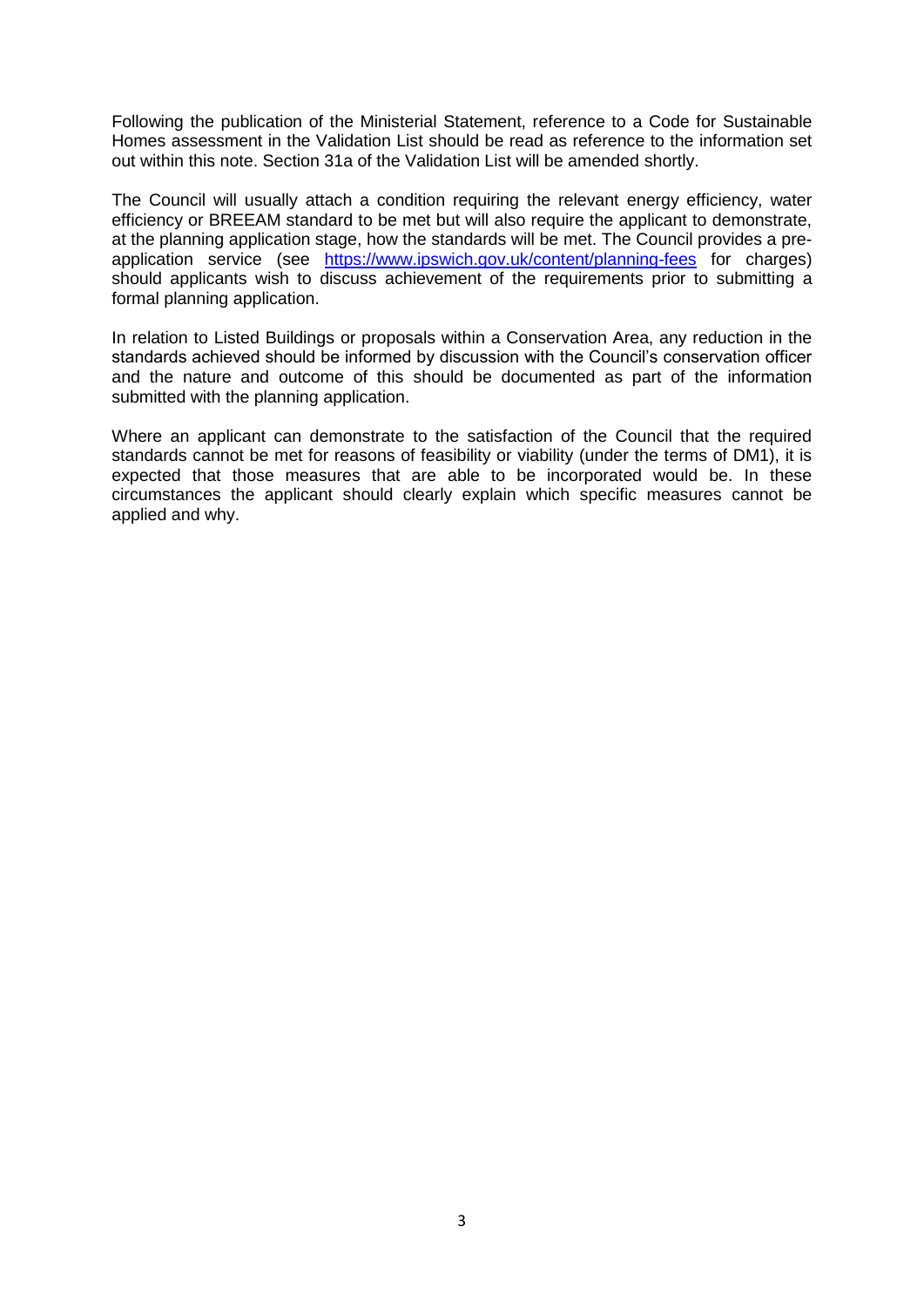## **Energy Efficiency Standards for New dwellings**

Policy requirement: All new homes will be expected to achieve reductions in CO<sub>2</sub> **emissions of 19% below the Target Emission Rate of the 2013 edition of the 2010 Building Regulations (Part L).**

This requirement relates to new build dwellings only. Conversions to residential use should be assessed using the BREEAM Domestic Refurbishment assessment method (see below).

The minimum requirements related to  $CO<sub>2</sub>$  emissions to meet The Building Regulations 2010 are currently contained in Part L1A 2013 edition (published March 2014).

A SAP assessment (Standard Assessment Procedure) is the recognised method of calculating the energy use and resultant  $CO<sub>2</sub>$  emissions from dwellings. More information on SAP assessments can be found at [www.gov.uk/standard-assessment-procedure.](http://www.gov.uk/standard-assessment-procedure)

For outline planning applications where the design of buildings is a reserved matter, applicants are expected to indicate how the energy efficiency requirement will be achieved, and a condition will be attached to any outline permission requiring the standard to be met. The information set out below will need to be submitted at Reserved Matters stage.

For applications for full planning permission, or at reserved matters stage, a design stage SAP assessment should be undertaken. The detailed design stage SAP report should be submitted alongside the planning application, however a planning statement, sustainability statement or similar should include a summary table, similar to that shown below, to help readers to identify the key elements of the report which are relevant to achieving the energy efficiency standard.

SAP assessments should be carried out by an accredited SAP assessor. The calculations must be undertaken using SAP 2012 or any subsequent updates. The calculations should relate to regulated energy use only i.e. heating and cooling systems and fixed internal lighting. For larger developments where a number of dwelling types are repeated throughout the development, a separate DER and TER should be provided for each dwelling type.

A SAP assessment will show the following:

- Target Emission Rate (TER): The TER is the maximum (under 2013 edition of Part L) allowable  $CO<sub>2</sub>$  emissions of a notional building of same type, size and shape to the proposed building. TER is expressed in annual kg of  $CO<sub>2</sub>$  per m<sup>2</sup>. The calculations must be undertaken using SAP 2012 or any subsequent updates. It should be assumed that the heating would be provided by gas boilers and that any mechanical ventilation or cooling would be provided by electrically powered equipment.
- Dwelling Emission Rate (DER): At design stage, the DER should calculate the predicted  $CO<sub>2</sub>$  emissions taking account of the energy demand reduction measures proposed to achieve a 19% improvement over 2013 edition of Part L requirements. This should be shown alongside the TER.

The applicant should include the SAP assessment within, or as an annex to, the Sustainability and Energy Statement required under the Council's Validation List (see above). The Sustainability and Energy Statement should clearly show the following calculations and figures for each dwelling type, based upon the SAP assessment (shading indicates where figures are to be included):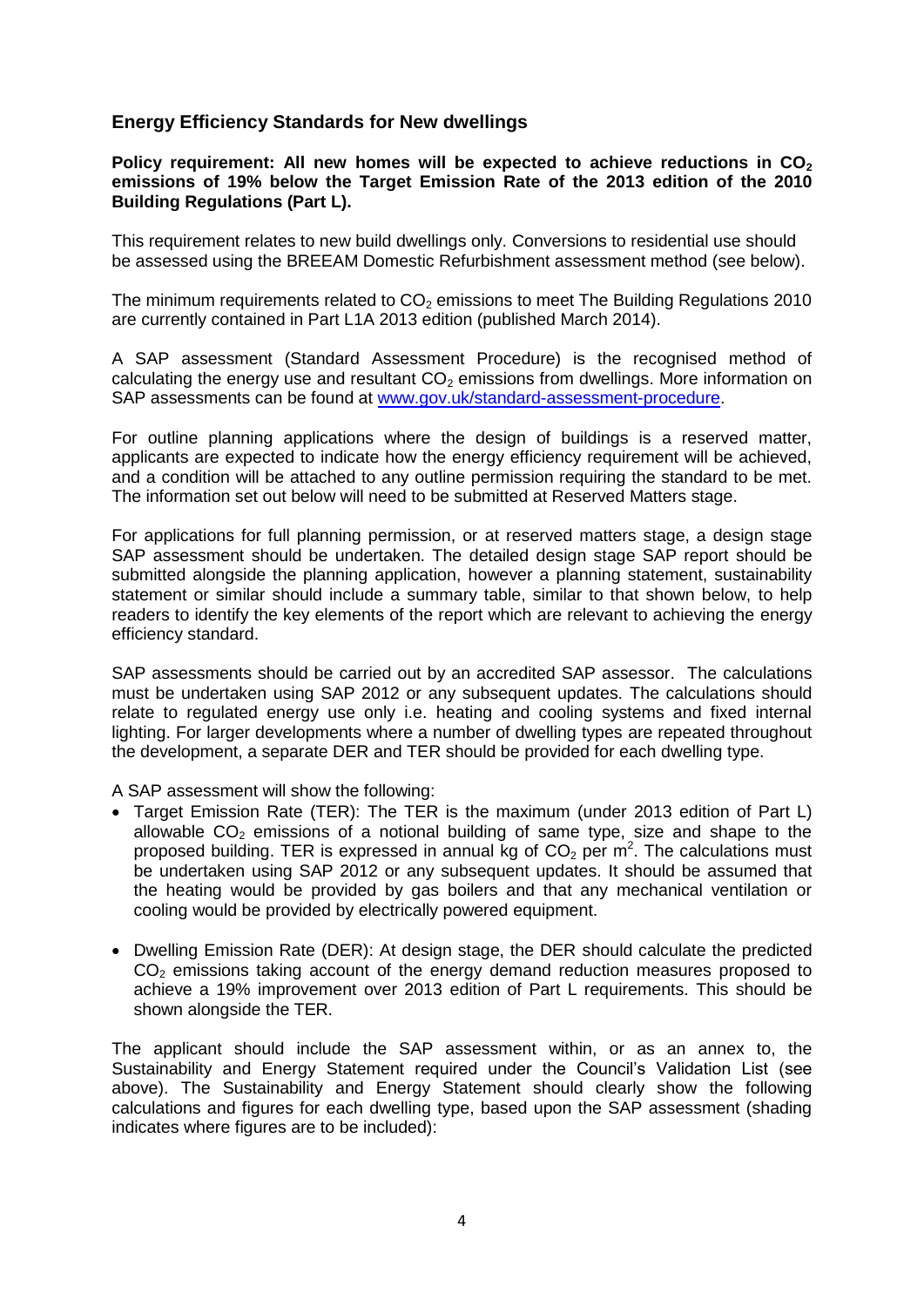| <b>Stage</b>                    | <b>Calculation / result</b>                             | <b>Notes</b>               |
|---------------------------------|---------------------------------------------------------|----------------------------|
| 1. Calculate the TER            | KgCO <sub>2</sub> /m <sup>2</sup> /pa (a)               | This is the baseline from  |
|                                 |                                                         | which emissions            |
|                                 |                                                         | reduction improvements     |
|                                 |                                                         | must be calculated.        |
| 2. Calculate 19% reduction in   | (a) $x 0.81 =$ (b)                                      | This is the target DER     |
| $CO2$ emissions over TER        |                                                         | and should help to inform  |
|                                 |                                                         | the measures to be         |
|                                 |                                                         | incorporated.              |
| 3. Calculate the design stage   | $\frac{1}{2}$ KgCO <sub>2</sub> /m <sup>2</sup> /pa (c) | This will show the         |
| DER                             |                                                         | predicted CO2 emissions    |
|                                 |                                                         | from the dwelling(s) as    |
|                                 |                                                         | designed.                  |
| 4. Is (c) equal to or less than | Yes / No                                                | If the DER is greater      |
| (b)?                            |                                                         | than (b) further           |
|                                 |                                                         | measures should be         |
|                                 |                                                         | included. An application   |
|                                 |                                                         | should not be submitted    |
|                                 |                                                         | which shows the DER as     |
|                                 |                                                         | greater than (b) without   |
|                                 |                                                         | justification.             |
| 5. DER as percentage of TER     | $(a) - (c) \times 100 =$ %                              | For information, this will |
|                                 | (a)                                                     | show the actual            |
|                                 |                                                         | percentage reduction       |
|                                 |                                                         | achieved.                  |

Steps 3 – 5 must be repeated in relation to the 'as built' DER and submitted to the Council in order for the condition to be discharged.

The Sustainability and Energy Statement should also describe the measures to be taken to achieve the minimum 19%  $CO<sub>2</sub>$  emissions savings. These measures might include both architectural and building fabric measures (passive design) and energy efficient services (active design). Passive design measures might include building orientation, overshading, window sizing and positioning and materials usage. Active design measures might include the use of energy efficient lighting and heating systems. Introducing energy demand reduction features is encouraged at the earliest design stage of a development.

For developments of 10 or more dwellings which must also meet the requirements of policy DM2 (see below), the calculations at this stage should exclude any renewable or low carbon energy being included to meet the requirements of DM2. This is to ensure that the requirements of both policies are met and that measures are not double counted.

The Council will attach a condition to planning permission requesting a copy of the Final as built SAP report(s) prior to occupation of each dwelling, showing the 'as built' DER, in order to evidence that the correct percentage saving has been achieved in order to discharge the condition.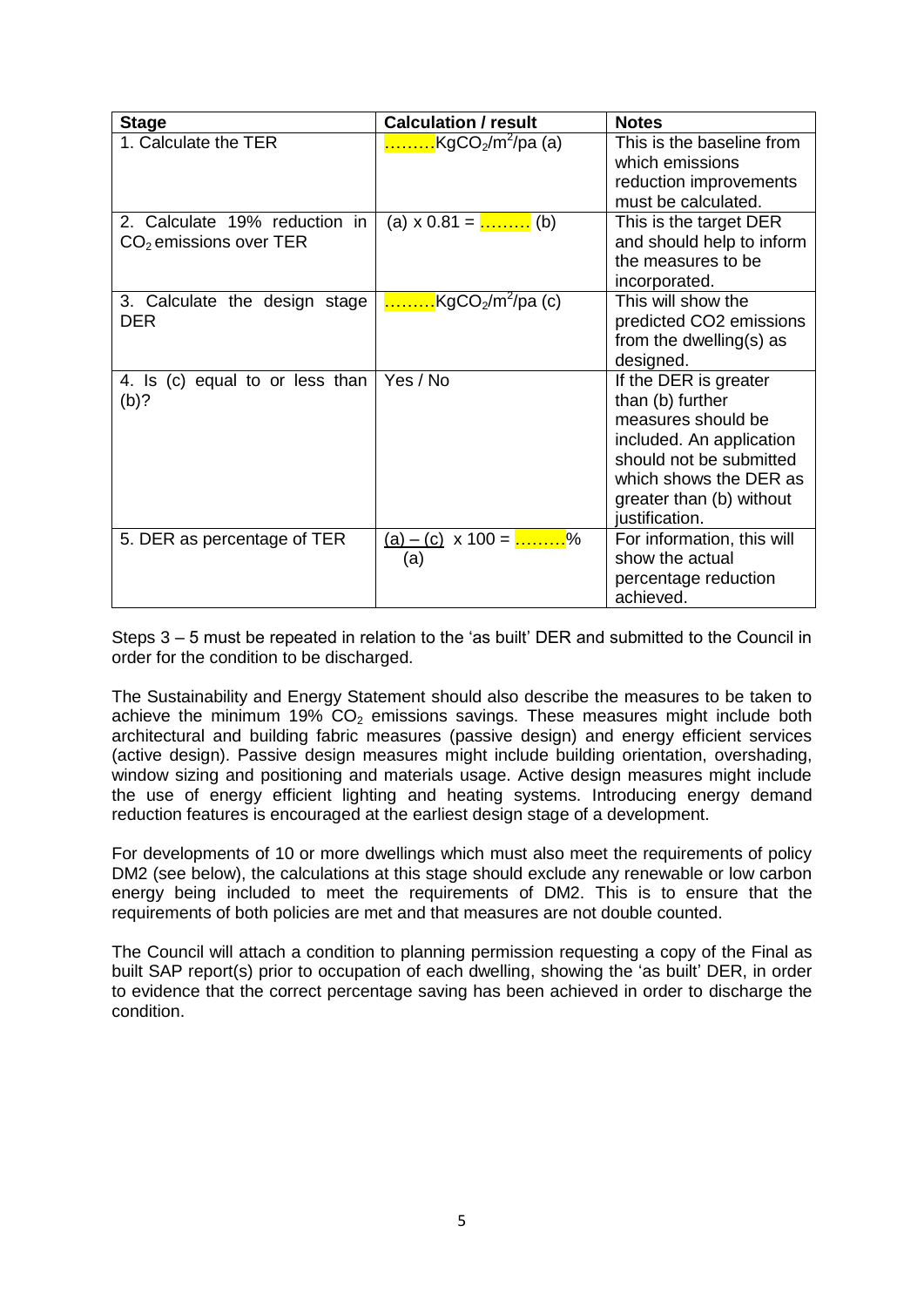## **Water Efficiency Standards for New Dwellings**

#### **Policy Requirement: All new homes will be expected to achieve water use of no more than 110litres per person per day.**

This requirement relates to new build dwellings only. Water efficiency measures for nonresidential developments and for conversions to residential use are considered through the BREEAM assessment process.

Applicants should submit details of the expected water use for the dwelling through reference to a recognised calculation report. This could include either a report produced through Building Research Establishment Water Calculator for New Dwellings or through [www.watercalculator.org.uk.](http://www.watercalculator.org.uk/) This should be included within, or as an annex to, the Sustainability and Energy Statement required under the Council's Validation List. The Sustainability and Energy Statement should contain a summary of the measures proposed and the overall water use expected for each dwelling in terms of litres per person per day. Where there are a number of dwelling types proposed within a development individual water calculations should be produced for each dwelling type.

The Council will attach a condition to any planning permission requiring details of 'as built' water efficiency to be submitted to the planning authority prior to occupation of the dwelling(s).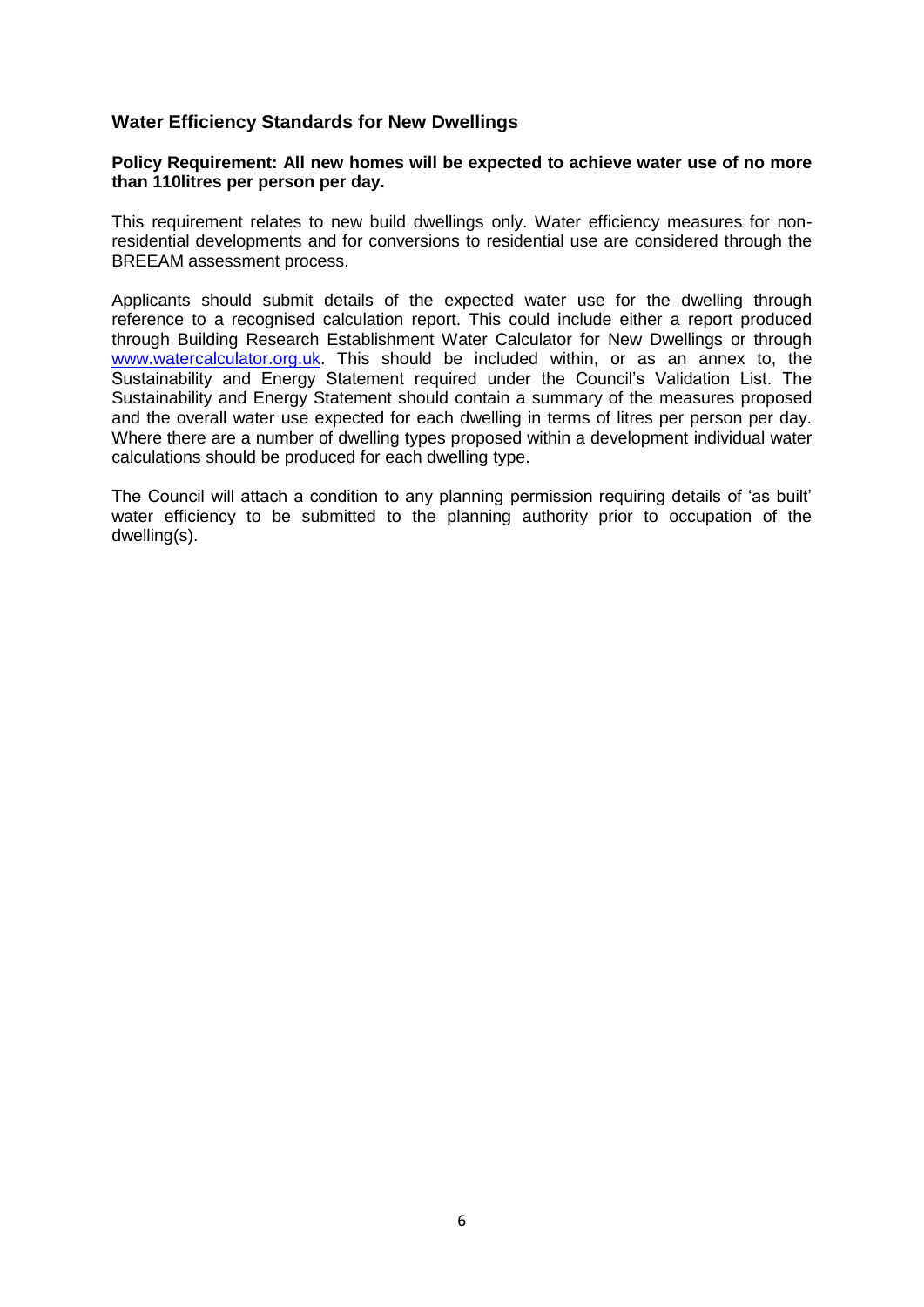### **BREEAM for residential conversions and non-residential development**

#### **Policy requirement: All other residential and non-residential development with a gross external floorspace of 500sqm or more are required to meet BREEAM 'Excellent'.**

For BREEAM projects a Design Stage Assessment will need to be undertaken and submitted at the planning application stage. Where a Design Stage Assessment reveals that the proposal does not meet the relevant requirements the applicant will be expected to revisit the proposal to ensure that the required standards are met. Where an applicant can demonstrate to the satisfaction of the Council that the required standards cannot be met for reasons of feasibility or viability (under the terms of DM1), it is expected that those measures that are able to be incorporated would be. In these circumstances the applicant should clearly explain which specific measures cannot be applied and why.

Upon completion of the development and prior to occupation, the Council will request a copy of the BREEAM certificate to verify that the development has been carried out as proposed in relation to BREEAM standards. Any changes between the measures proposed at design stage and the measures incorporated in the final development should be agreed with the planning authority. BREEAM assessments must be a carried out by a qualified and licensed BREEAM assessor.

For developments in excess of 1,000sqm which must also meet the requirements of policy DM2 (see below), the assessment at this stage should exclude any renewable or low carbon energy being included to meet the requirements of DM2. This is to ensure that the requirements of both policies are met and that measures are not double counted.

### **BREEAM for non-residential development**

**.** 

Guidance on designing to BREEAM standards for non-residential development is contained in the BREEAM New Construction, Non-Residential Buildings Technical Manual<sup>1</sup>. This Advice Note is based upon the guidance contained in this Manual, however applicants should refer to any future updates where available.

BREEAM criteria are established for a range of new build non-residential developments, however any proposals not covered may require a bespoke set of criteria to be developed by the Building Research Establishment.

There are nine key requirements (management, health and wellbeing, energy, transport, water, materials, waste, land use & ecology and pollution) and in relation to these the following information is required:

- The number of credits achieved in relation to each of the above requirements;
- The measure(s) by which each credit has been achieved:
- Clear separation in the above in relation to minimum mandatory standards and optional credits, highlighting where minimum mandatory standards have been met;
- Any additional credits received through innovation credits;
- Application of the BREEAM specified weighting to each requirement area;
- Total score, compared against BREEAM rating benchmarks.

At the planning application stage an interim, or design stage, assessment should be undertaken. The BREEAM report should be presented in, or as an annex to, the Sustainability and Energy Statement. A summary table, similar to that shown below, should

<sup>&</sup>lt;sup>1</sup> BREEAM UK New Construction, Non-Domestic Buildings (Building Research Establishment, 2014)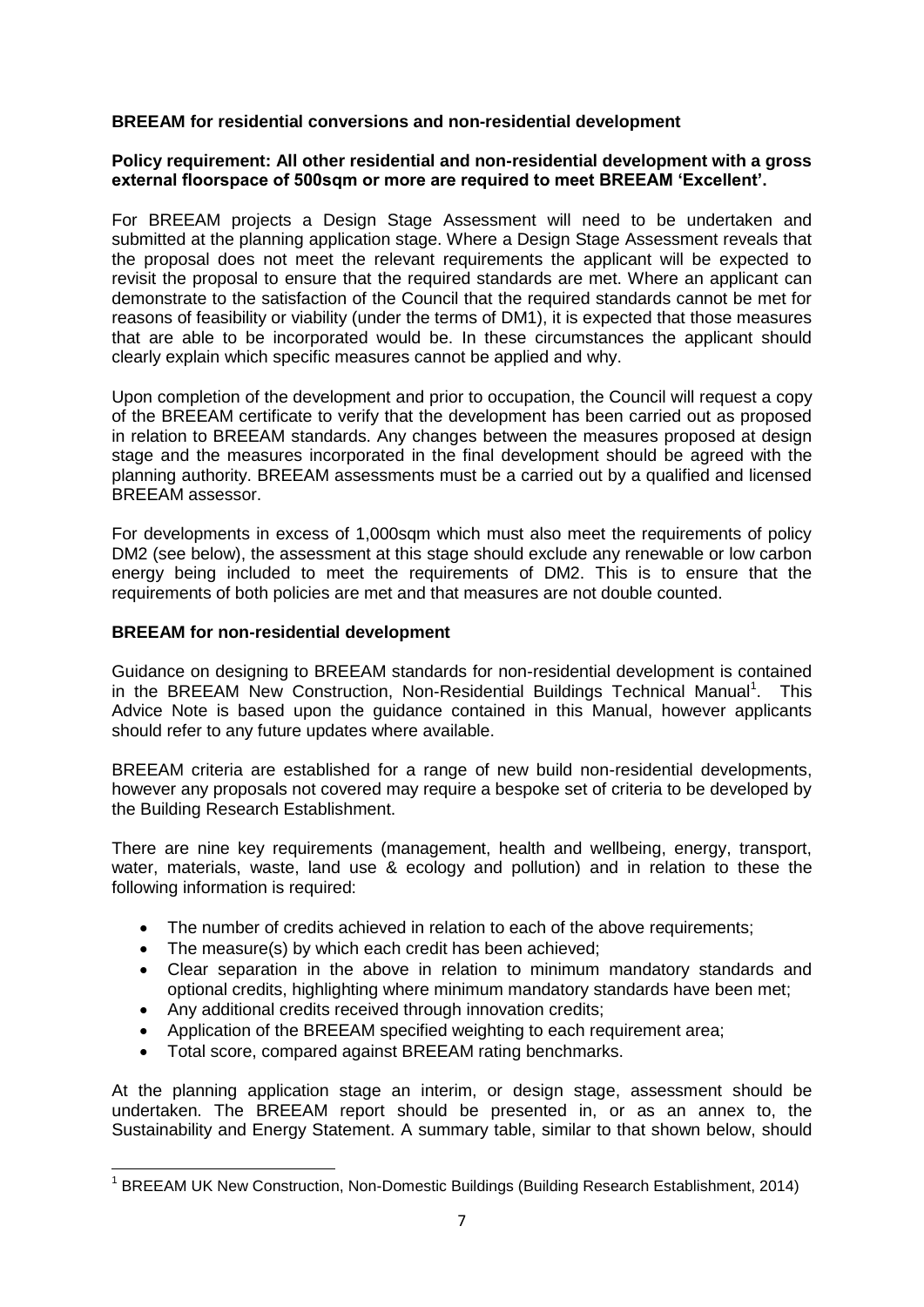be included within the Sustainability and Energy Statement and will help readers to identify the key elements of the report which are relevant to achieving the BREEAM standard.

| <b>BREEAM</b> domestic<br>refurbishment key<br>requirement | Measure(s) to be<br>applied | <b>Credits</b> | Weighting | <b>Score</b> | <b>Relevant section /</b><br>page of<br><b>Sustainability and</b><br><b>Energy Statement</b> |
|------------------------------------------------------------|-----------------------------|----------------|-----------|--------------|----------------------------------------------------------------------------------------------|
| Management                                                 |                             |                |           |              |                                                                                              |
| Health and                                                 |                             |                |           |              |                                                                                              |
| Wellbeing                                                  |                             |                |           |              |                                                                                              |
| Energy                                                     |                             |                |           |              |                                                                                              |
| Transport                                                  |                             |                |           |              |                                                                                              |
| Water                                                      |                             |                |           |              |                                                                                              |
| <b>Materials</b>                                           |                             |                |           |              |                                                                                              |
| Waste                                                      |                             |                |           |              |                                                                                              |
| Land Use & Ecology                                         |                             |                |           |              |                                                                                              |
| Pollution                                                  |                             |                |           |              |                                                                                              |
| Innovation                                                 |                             |                |           |              |                                                                                              |
| <b>Total</b>                                               | -                           |                |           |              |                                                                                              |
| <b>BREEAM Rating</b>                                       |                             |                |           |              |                                                                                              |

In addition to the overall score, confirmation should be given that each of the minimum standards for the BREEAM rating achieved have been met. This could be shown using a table similar to that below.

| <b>BREEAM Rating:</b>      |                         |                         |
|----------------------------|-------------------------|-------------------------|
| <b>Key Requirement</b>     | <b>Minimum Standard</b> | <b>Credits achieved</b> |
| Management (construction)  |                         |                         |
| Management (commissioning) |                         |                         |
| Management (operational)   |                         |                         |
| Energy (Emissions)         |                         |                         |
| Energy (Monitoring)        |                         |                         |
| <b>Water (Consumption)</b> |                         |                         |
| Water (Monitoring)         |                         |                         |
| <b>Materials</b>           |                         |                         |
| Waste (construction)       |                         |                         |
| Waste (operational)        |                         |                         |
| Land Use & Ecology         |                         |                         |

Where a development is to be developed within one building but includes ancillary or lessdominant uses a single BREEAM assessment should be undertaken. Where a mixed use development is to be developed involving more than one building, or would be within one building but involve a range of equally-dominant uses, a BREEAM assessment should be undertaken for each building / use.

Further information on BREEAM for non-residential properties, including case studies, can be found at [http://www.breeam.org/page.jsp?id=369.](http://www.breeam.org/page.jsp?id=369)

### **BREEAM for Domestic Refurbishment**

For conversions to residential use the BREEAM domestic refurbishment standards should apply. Guidance on designing to BREEAM standards for domestic refurbishment is contained in the BREEAM UK Refurbishment and Fit-Out 2014, Non-Domestic Buildings,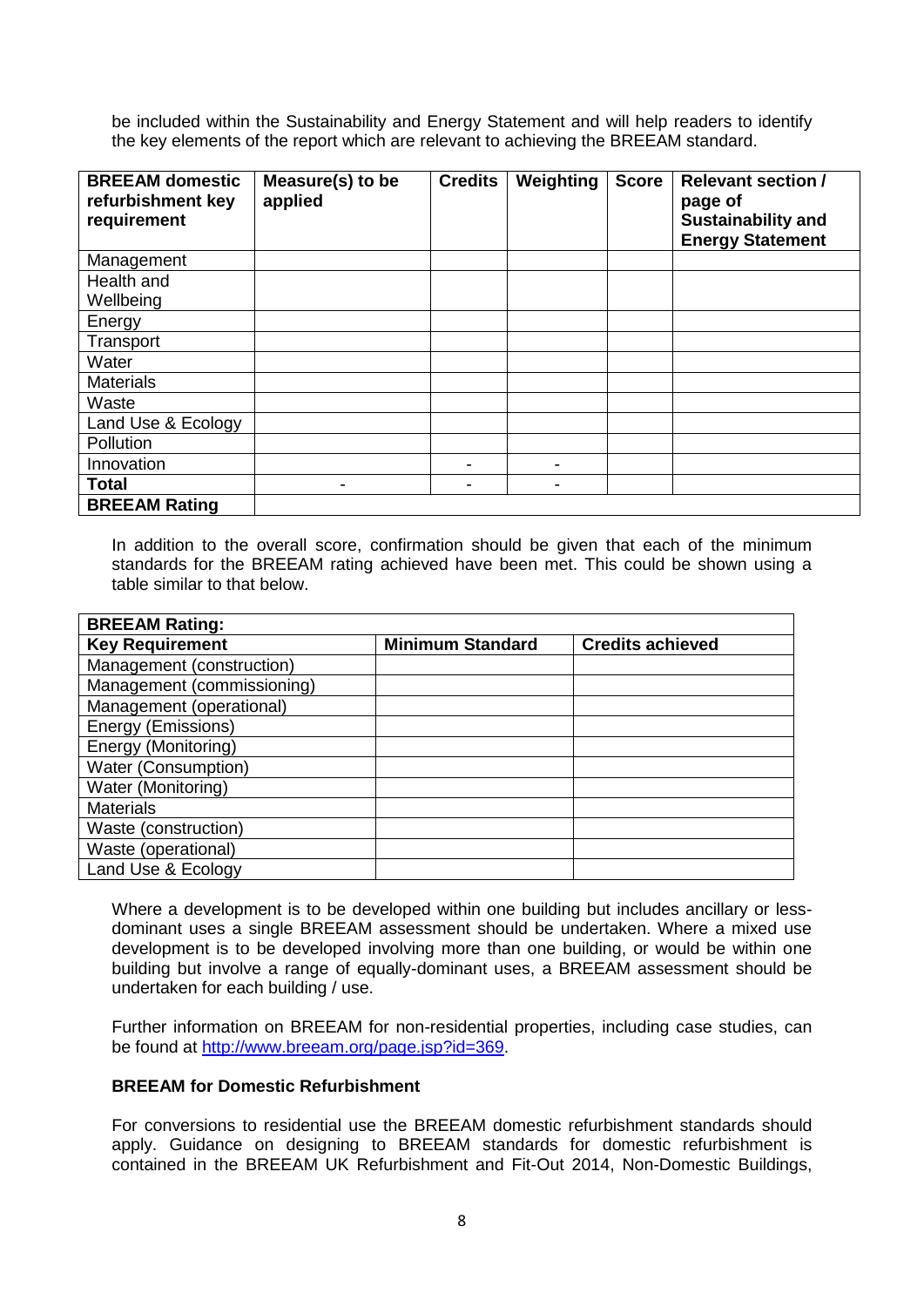Technical Manual<sup>2</sup>. This Advice Note is based upon the guidance contained in this Manual, however applicants should refer to any future updates where available.

In relation to each of the 7 key requirements (Management, Health and Wellbeing, Energy, Water, Materials, Waste and Pollution) the following information is required:

- The number of credits achieved in relation to each of the above requirements;
- The measure(s) by which each credits has been achieved;
- Clear separation in the above in relation to minimum mandatory standards and optional credits, highlighting where minimum mandatory standards have been met;
- Any additional credits received through innovation credits;
- Application of the BREEAM specified weighting to each requirement area;
- Total score, compared against BREEAM rating benchmarks.

At the planning application stage an interim, or design stage, assessment should be undertaken. The BREEAM report should be presented in, or as an annex to, the Sustainability and Energy Statement. A summary table, similar to that shown below, should be included within the Sustainability and Energy Statement and will help readers to identify the key elements of the report which are relevant to achieving the BREEAM standard.

| <b>BREEAM</b><br>domestic<br>refurbishment<br>key requirement | Measure(s) to be applied | <b>Credits</b>           | Weighting | <b>Score</b> | <b>Relevant section</b><br>/ page of<br><b>Sustainability</b><br>and Energy<br><b>Statement</b> |
|---------------------------------------------------------------|--------------------------|--------------------------|-----------|--------------|-------------------------------------------------------------------------------------------------|
| Management                                                    |                          |                          |           |              |                                                                                                 |
| Health and                                                    |                          |                          |           |              |                                                                                                 |
| Wellbeing                                                     |                          |                          |           |              |                                                                                                 |
| Energy                                                        |                          |                          |           |              |                                                                                                 |
| Water                                                         |                          |                          |           |              |                                                                                                 |
| <b>Materials</b>                                              |                          |                          |           |              |                                                                                                 |
| Waste                                                         |                          |                          |           |              |                                                                                                 |
| Pollution                                                     |                          |                          |           |              |                                                                                                 |
| Innovation                                                    |                          | $\overline{\phantom{a}}$ |           |              |                                                                                                 |
| <b>Total</b>                                                  | -                        | ۰                        |           |              |                                                                                                 |
| <b>BREEAM Rating</b>                                          |                          |                          |           |              |                                                                                                 |

In addition to the overall score, confirmation should be given that each of the mandatory requirements for the BREEAM rating achieved have been met. This could be shown using a table similar to that below.

| <b>BREEAM Rating:</b>  |                                     |                         |
|------------------------|-------------------------------------|-------------------------|
| <b>Key Requirement</b> | <b>Mandatory credits / measures</b> | <b>Credits achieved</b> |
| Management             |                                     |                         |
| Health and Wellbeing   |                                     |                         |
| Energy                 |                                     |                         |
| Water                  |                                     |                         |
| <b>Materials</b>       |                                     |                         |
| Waste                  |                                     |                         |
| Pollution              |                                     |                         |

**<sup>.</sup>**  $2$  BREEAM Refurbishment Domestic Buildings (Technical Manual SD5072 – 2012 – 2.0)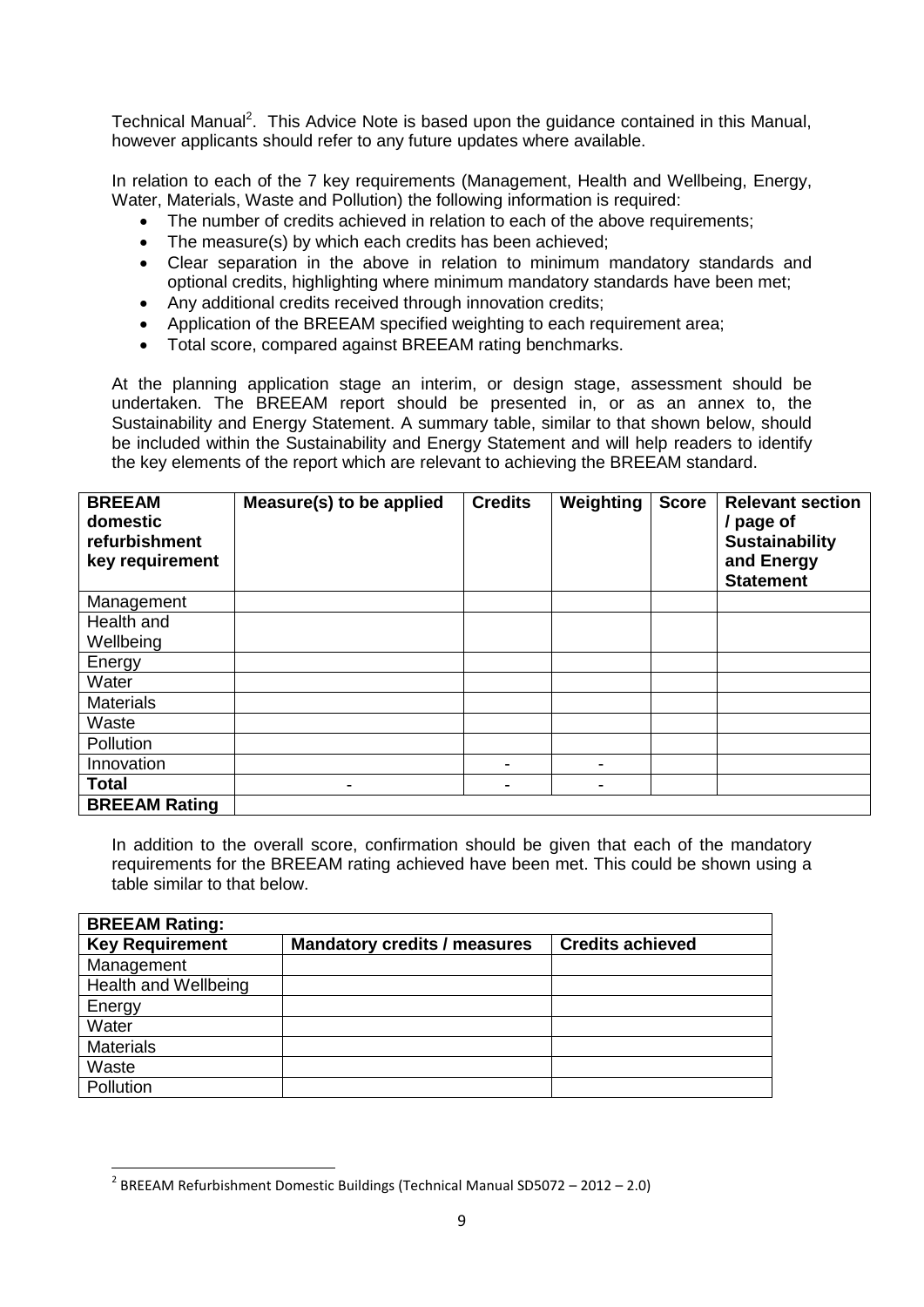Where existing features would contribute towards achievement of the relevant BREEAM standards and are to be retained, the appropriate number of credits can be awarded.

Further information on BREEAM domestic refurbishment, including case studies, can be found at [http://www.breeam.org/page.jsp?id=228.](http://www.breeam.org/page.jsp?id=228)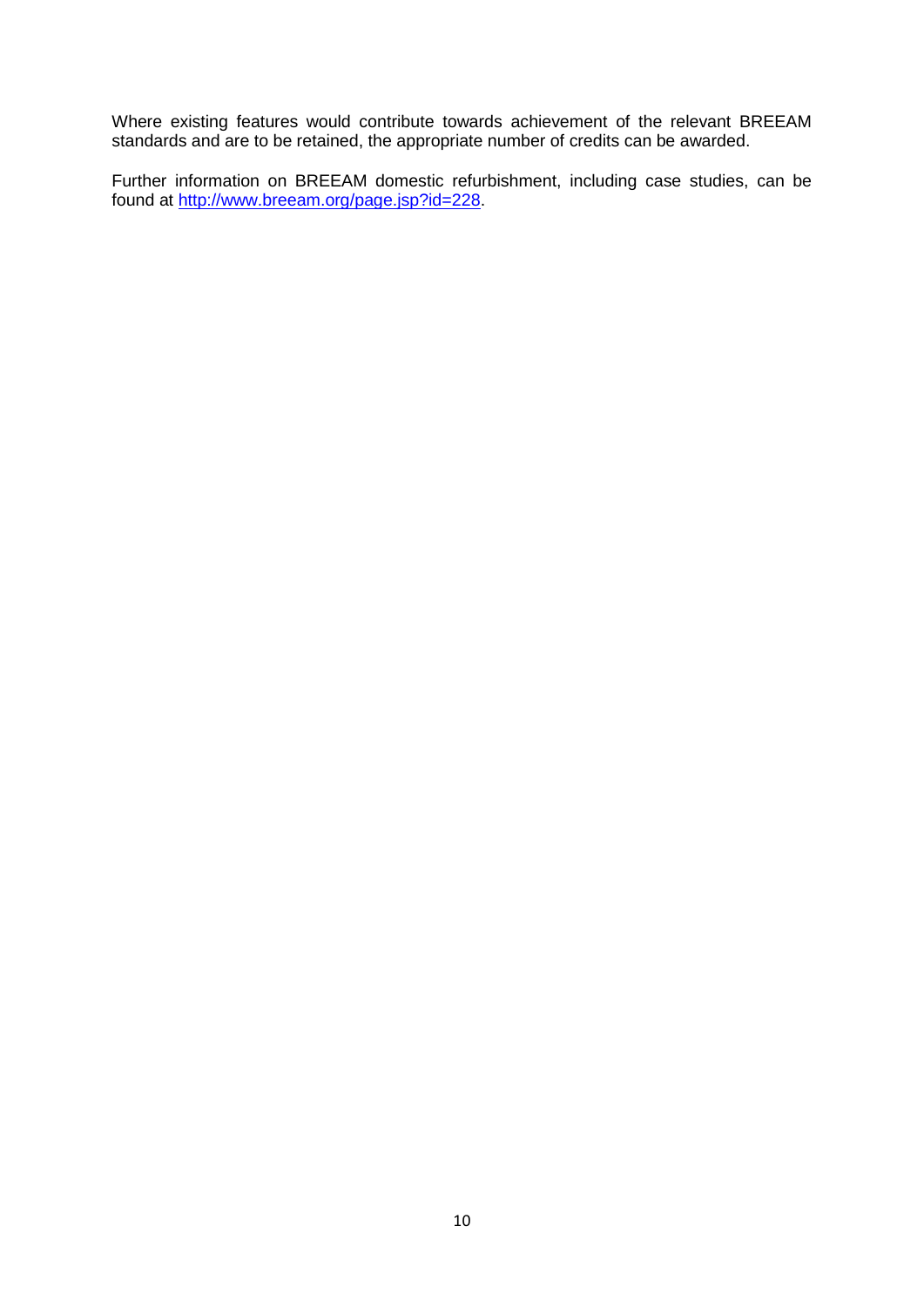## **Policy DM2: Decentralised Renewable or Low Carbon Energy**

**All new build development of 10 or more dwellings or in excess of 1,000 sq. m of other residential or non-residential floorspace shall provide at least 15% of their energy requirements from decentralised and renewable or low-carbon sources. If it can be clearly demonstrated that this is not either feasible or viable, the alternative of reduced provision and/or equivalent carbon reduction in the form of additional energy efficiency measures will be expected. The design of development should allow for the development of feed in tariffs.**

In order to calculate how much renewable or low carbon energy needs to be provided, it is first necessary to calculate how much energy is predicted to be used.

The Council's Validation List requires the following in relation to DM2:

| When is this required?<br>NPPF para. 17 & Section 10 and<br>31a. Sustainability and<br>NPPG: 'Climate change' &<br><b>Energy Assessment</b><br>'Renewable and low carbon energy'<br>All major developments (as defined on page 4)<br>for new buildings.<br>Core Strategy policies CS1, DM1,<br><b>DM2 &amp; DM4</b><br>What is required?<br>This assessment should outline the approach<br>taken to integrate sustainability during the<br>design process. This can include topics such as<br>water use, materials, surface water run-off,<br>waste, pollution, health and wellbeing,<br>management, ecology and transport.<br>This should also include estimated energy<br>loads and consumption as well as predicted<br>CO2 (carbon) emissions, with the aim that a<br>minimum of 15% of energy requirements to<br>come from renewable sources. Where<br>applicable, this should include BREEAM and |
|-------------------------------------------------------------------------------------------------------------------------------------------------------------------------------------------------------------------------------------------------------------------------------------------------------------------------------------------------------------------------------------------------------------------------------------------------------------------------------------------------------------------------------------------------------------------------------------------------------------------------------------------------------------------------------------------------------------------------------------------------------------------------------------------------------------------------------------------------------------------------------------------------------|
| Code for Sustainable Homes assessments, and<br>how policy requirements will be attained.                                                                                                                                                                                                                                                                                                                                                                                                                                                                                                                                                                                                                                                                                                                                                                                                              |

The requirements under policy DM2 should be calculated *after* the requirements under DM1 have been calculated.

For new dwellings, the calculation of 15% of energy requirements should be based upon the energy requirements identified in the design stage Dwelling Emission Rate (see section on DM1 above). For non-residential development and conversions to residential use the calculation of 15% of energy requirements should be based on the kwh/year energy requirements identified through the BREEAM process, once the BREEAM standard has been achieved.

These figures will form the baseline for calculations undertaken in relation to DM2 as set out in the table below. A summary table, containing the information presented in the table below, should be included within the Sustainability and Energy Statement to help readers to identify the key elements of the report which are relevant to achieving the requirements of policy DM2, including cross-reference to the relevant parts of the SAP assessment or BREEAM report.